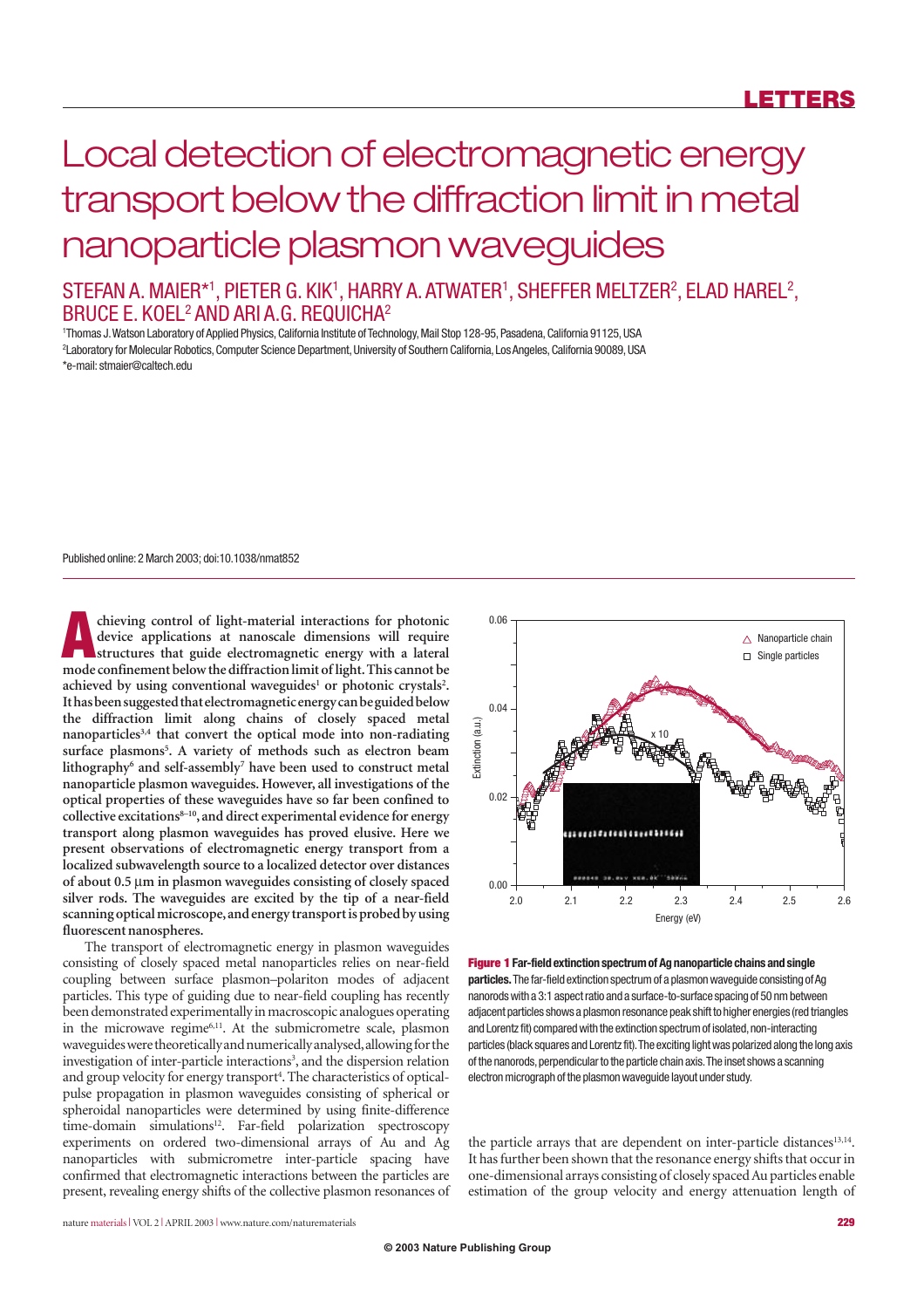## **LETTERS**



### **b**





Figure 2 Excitation and detection of energy transport in plasmon waveguides by near-field optical microscopy. a, Sketch of the experiment. Light emanating from the tip of an illumination-mode near-field scanning optical microscope (NSOM) locally excites a plasmon waveguide.The waveguide transports the electromagnetic energy to a fluorescent nanosphere, and the fluorescence intensity for varying tip positions is collected in the far-field. b, Scanning electron micrograph of a 100  $\mu$ m × 100  $\mu$ m grid consisting of Ag plasmon waveguides. **c**, **d**, Topography and fluorescent NSOM scan of a 6  $\mu$ m  $\times$ 6  $\mu$ m area consisting of single fluorescent nanospheres (**c**, area highlighted by red box in **b**) and an area containing isolated fluorescent nanospheres in the vicinity of plasmon waveguides (**d**,area highlighted by green box in **b**).The fluorescent intensity of two single nanospheres (grey circles and data cuts A and B) can be compared with the intensity distribution of nanospheres on top of plasmon waveguides (red circles,data cuts WG1 and WG2) by using cuts (grey and red lines) through the fluorescent intensity scan along the waveguide axis.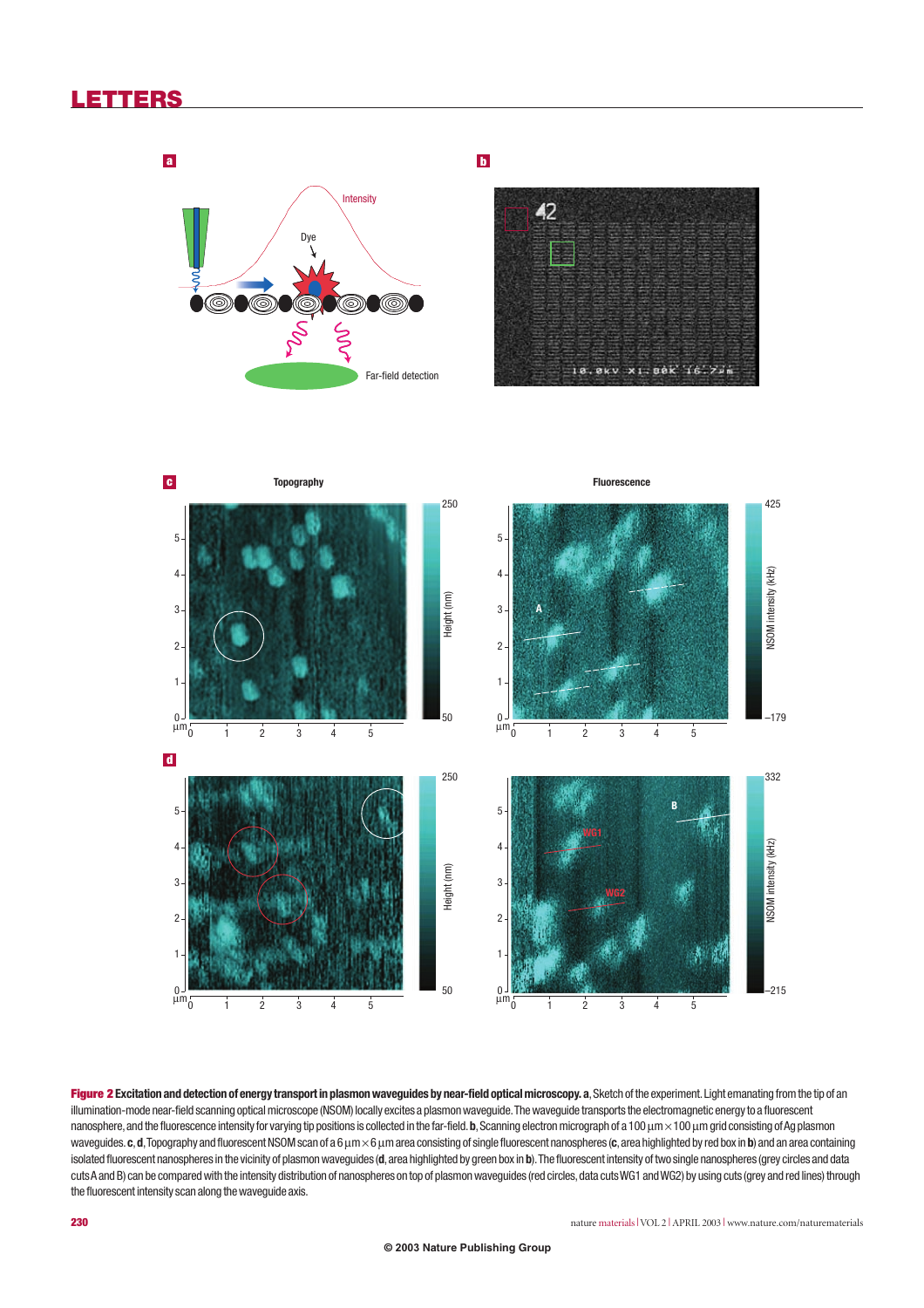## **LETTERS**

plasmon waveguides<sup>9,10</sup>. Energy attenuation lengths of 6 dB per 30 nm were predicted for plasmon waveguides consisting of closely spaced spherical Au nanoparticles on an indium tin oxide (ITO) substrate. Also, it was shown that a geometry change to spheroidal Ag particles should allow for an attenuation length increase to about 6dB per 250nm (ref. 10). This kind of attenuation length is sufficient to allow detection of energy transport by local excitation.

Plasmon waveguides were fabricated by using electron-beam lithography with lift-off on ITO-coated quartz slides,which allowed for a good control over particle size and spacing. The waveguide structures consist of rod-shaped Ag nanoparticles with dimensions of 90 nm  $\times$  30 nm  $\times$  30 nm and a surface-to-surface spacing of 50 nm between adjacent particles. The long axes of the individual nanoparticles were oriented perpendicular to the waveguide chain axis to allow for an increased near-field coupling between the particles<sup>10</sup>. The inset of Fig.1 shows a scanning electron micrograph of one of these plasmon waveguides. To allow for the determination of the plasmon resonances of the fabricated structures with a high signal-to-noise ratio using far-field spectroscopy, many plasmon waveguides were arranged in a  $100 \mu m \times 100 \mu m$  grid with a grating constant of 1  $\mu$ m as depicted in Fig. 2b. It has previously been shown that cross talk between different waveguides is negligible for this grating constant<sup>9,15</sup>. Thus, far-field extinction spectra on these arrays reflect the properties of individual plasmon waveguides and provide a probe of the near-field coupling between the nanoparticles composing each waveguide.

Figure 1 shows the far-field extinction spectrum of the fabricated plasmon waveguides taken under normal-incidence white-light illumination with a spot size of 100µm and a polarization along the long axis of the nanoparticles and thus perpendicular to the waveguide-chain axis (red triangles). The extinction spectrum of a grid of single Ag nanoparticles of the same geometry with an inter-particle spacing of 1 µm is also shown, for which the inter-particle coupling is negligible (black squares). The single-particle extinction spectrum peaks at 2.18 eV for a polarization along the long particle axis, corresponding to a resonance wavelength of 570 nm. The extinction spectrum of the plasmon waveguide shows a resonance shift of about 100meV to higher energies because of near-field coupling between the particles, in agreement with theoretical and numerical studies of aggregated noblemetal nanoparticles<sup>16</sup> and plasmon waveguides<sup>4,12</sup>. According to numerical simulations,this resonance shift of 100 meV translates into a maximum energy attenuation length of the order of 6dB per 200nm for an excitation at the single-particle resonance (2.18 eV in these samples), at which the energy transfer in a plasmon waveguide is predicted to be most efficient, independent of inter-particle spacing<sup>4,12</sup>.

To probe energy transport directly in the fabricated plasmon waveguides, local excitation is necessary as opposed to far-field excitation of all particles in the arrays. To accomplish this, the tip of an illumination mode near-field scanning optical microscope (NSOM) (Nanonics NSOM-100) (ref. 17) is used as a local excitation source for nanoparticles in plasmon waveguides. To excite the mode of least damping, laser light from a dye laser at a wavelength of 570 nm, corresponding to the single-particle resonance, was coupled into a multi-mode optical fibre attached to the Al-coated NSOM tip used for excitation. Figure 2a shows a schematic of our approach to excitation and energy transport detection.Power transport away from the directly excited nanoparticles in the plasmon waveguide is probed by the placement of carboxyl-coated polystyrene nanospheres (Molecular Probes Fluospheres F-8801, diameter  $110 \pm 8$  nm) filled with fluorescent molecules<sup>18</sup> in close proximity to the waveguide structure. For this, the electron-beam-fabricated plasmon waveguide sample was coated with a thin polylysine layer, and the nanospheres were subsequently randomly deposited from an aqueous solution. The fluorescent dyes used show a strong absorption, peaking at 580–590 nm near the plasmon resonance wavelength of a single fabricated Ag particle and having their emission maximum at 610 nm. The excitation light was



**Figure 3 Evidence for energy transport in plasmon waveguides by the width of the intensity of fluorescent nanospheres.** Individual data sets represent averages of five parallel cuts along the plasmon waveguide direction through the fluorescent spots highlighted in Fig. 2c, d for isolated nanospheres (control A and B, black and red data points) and nanospheres located on top of plasmon wavequides (WG 1 and WG2, green and blue data points) as depicted in the inset.Gaussian line-shape fits to the data show an increased width for nanospheres located on plasmon waveguides.

filtered out by using a band-pass filter,and the 610 nm dye emission was detected in the far-field with an avalanche photo diode. This scheme enables the observation of energy transport in the following way: first, energy is transferred from the illuminating tip to the plasmon waveguide. The excitation subsequently propagates along the nanoparticle structure and excites a fluorescent nanosphere placed on top of a waveguide at a sufficient distance from the excitation source. Energy transport would result in dye emission even when the microscope tip is located away from the dye, and thus would manifest itself in an increased spatial width of the fluorescence spot of a nanosphere attached to a plasmon waveguide compared with a single free nanosphere.

Figure 2c,d shows simultaneously obtained topography and fluorescent NSOM scans of the control area outside the grid (Fig.2b,red box) with single nanospheres only and of the plasmon waveguide grid (Fig. 2b, green box) together with fluorescent nanospheres, respectively. The samples were illuminated at the single-particle resonance wavelength of 570 nm by using a microscope tip with a 100 nm aperture. The scans were done in constant gap mode, ensuring a fixed vertical distance between the exciting tip and the fluorescent nanospheres both for isolated spheres and for spheres located on plasmon waveguides. The scan direction was perpendicular to the plasmon waveguides, and images were built up from left to right. Figure 2c shows a scan of a control area consisting of single nanospheres only, which was taken immediately before scanning the plasmon waveguide area. Single nanospheres are clearly resolved in both the topography and the fluorescent NSOM image. Intensity variations are observed between different fluorescent nanospheres, which are attributed to slight variations in the nanosphere diameter; the elongation of the fluorescent spots is due to a tip artefact. Figure 2d shows the subsequent scan of a sample area comprising four plasmon waveguides in the left part of the image and fluorescent nanospheres. Two nanospheres (highlighted by red circles) are located on top of plasmon waveguides, and one